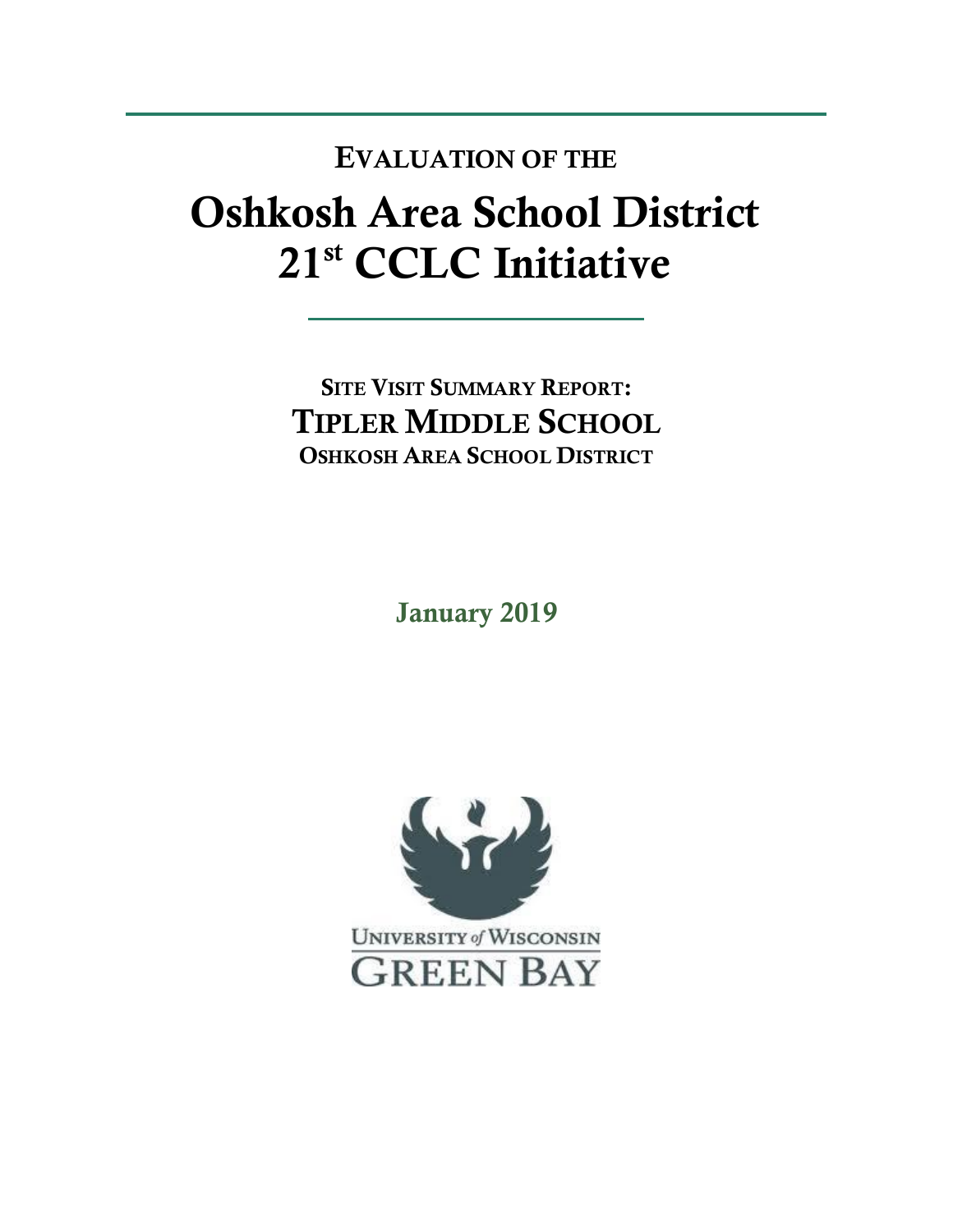|                                                                                                                                                                                                                                                                                                                                                                                                                                                                                                                                                                                                                                                                                                                                  | 1                                               | $\overline{2}$                                | 3                   | 4                | <b>NR</b>                                                 |  |  |  |
|----------------------------------------------------------------------------------------------------------------------------------------------------------------------------------------------------------------------------------------------------------------------------------------------------------------------------------------------------------------------------------------------------------------------------------------------------------------------------------------------------------------------------------------------------------------------------------------------------------------------------------------------------------------------------------------------------------------------------------|-------------------------------------------------|-----------------------------------------------|---------------------|------------------|-----------------------------------------------------------|--|--|--|
| <b>Elements of Strong Programs</b>                                                                                                                                                                                                                                                                                                                                                                                                                                                                                                                                                                                                                                                                                               | <b>Must</b><br>Address<br>and<br><b>Improve</b> | <b>Some</b><br><b>Progress</b><br><b>Made</b> | <b>Satisfactory</b> | <b>Excellent</b> | <b>Cannot rate</b><br>based on<br>information<br>gathered |  |  |  |
| Focus Area 1: Program activities are geared toward rigorous academic and socio-emotional<br>enrichment                                                                                                                                                                                                                                                                                                                                                                                                                                                                                                                                                                                                                           |                                                 |                                               |                     |                  |                                                           |  |  |  |
| <b>1. SUPPLEMENTAL ACADEMIC ENRICHMENT:</b><br>Academic activities other than homework are offered to<br>students that promote engagement and stimulate<br>thinking.                                                                                                                                                                                                                                                                                                                                                                                                                                                                                                                                                             |                                                 |                                               | 3                   | $\overline{4}$   | <b>NR</b>                                                 |  |  |  |
| Academic themes were incorporated into program activities. Program staff created lessons centered on math, literacy, and<br>physical education. However, based on observations during the visit, academic content could have been infused more into<br>the non-academic support/homework help session provided to youth. For example, outside of homework help, students<br>participated in origami and theatre games (neither of which incorporated academics) and an architecture class where they<br>designed a home (which did incorporate concepts of measurement). Unfortunately, the architecture class had many<br>behavioral issues which prevented it from incorporating more academics.                               |                                                 |                                               |                     |                  |                                                           |  |  |  |
| 2. OPPORTUNITIES FOR INDIVIDUAL SUPPORT:<br>Individual or small group tutoring or one-on-one time is<br>available for students who need additional academic or<br>emotional support.                                                                                                                                                                                                                                                                                                                                                                                                                                                                                                                                             | $\overline{1}$                                  | 2                                             | 3                   | $\overline{4}$   | <b>NR</b>                                                 |  |  |  |
| On the day of the site visit, many students elected to attend the academic support session (more than 20 students).<br>Although this session was not required, the vast majority of the students wanted time to complete homework and receive<br>academic support. However, only one staff member was present at this session. Yet, in another area providing an origami<br>activity, one student received help from two staff members. In other areas, the staff to student ratio was very low (one staff<br>to four youth) where little academic concepts were presented. The program could benefit from reallocating staff and<br>structuring the program differently to ensure the academic support session is well staffed. |                                                 |                                               |                     |                  |                                                           |  |  |  |
| <b>3. PROGRAM ACTIVITIES PROMOTE THE</b><br>DEVELOPMENT OF SOCIO-EMOTIONAL SKILLS:<br>Activities incorporate life-skills such as character<br>education, drug and alcohol prevention, anger<br>management skills, leadership skills (etc.)                                                                                                                                                                                                                                                                                                                                                                                                                                                                                       | $\overline{1}$                                  | $\overline{2}$                                |                     | $\overline{4}$   | <b>NR</b>                                                 |  |  |  |
| The program had partnered with the Boys and Girls Club to facilitate a curriculum on healthy relationships. In addition, the<br>program facilitated a drug and alcohol prevention program.                                                                                                                                                                                                                                                                                                                                                                                                                                                                                                                                       |                                                 |                                               |                     |                  |                                                           |  |  |  |
| Focus Area 2: Program activities are linked to the regular school day                                                                                                                                                                                                                                                                                                                                                                                                                                                                                                                                                                                                                                                            |                                                 |                                               |                     |                  |                                                           |  |  |  |
| 4. LINKS TO THE SCHOOL DAY: Program staff<br>incorporate school curriculum into after school<br>programming and align activities with school standards.<br>Program utilizes school space and shares resources.                                                                                                                                                                                                                                                                                                                                                                                                                                                                                                                   |                                                 | $\overline{2}$                                |                     |                  | <b>NR</b>                                                 |  |  |  |
| The afterschool program provided academic support to students. The program also engaged teachers regularly and had<br>access to ample school space. The program maintained the same behavioral expectations at the day school, with staff being<br>trained on Positive Behaviors Interventions and Supports.                                                                                                                                                                                                                                                                                                                                                                                                                     |                                                 |                                               |                     |                  |                                                           |  |  |  |
| 5. SCHOOL PERSONNEL ACTIVELY INVOLVED<br>WITH THE PROGRAM: School-day teachers or other<br>school personnel participate directly or indirectly in the<br>administration of the program to support academic<br>enrichment.                                                                                                                                                                                                                                                                                                                                                                                                                                                                                                        | п                                               | $\overline{2}$                                |                     | 4                | <b>NR</b>                                                 |  |  |  |
| The program had one school day teacher who worked directly for the program. In addition, two paraprofessionals were<br>involved including the school's sign language interpreter and the media center specialist. The site coordinator attended the<br>teacher's team meetings to get ideas for programming, feedback, and information on curriculum and student issues.<br>Teachers were also available to assist in discipline issues that the students might have had.                                                                                                                                                                                                                                                        |                                                 |                                               |                     |                  |                                                           |  |  |  |